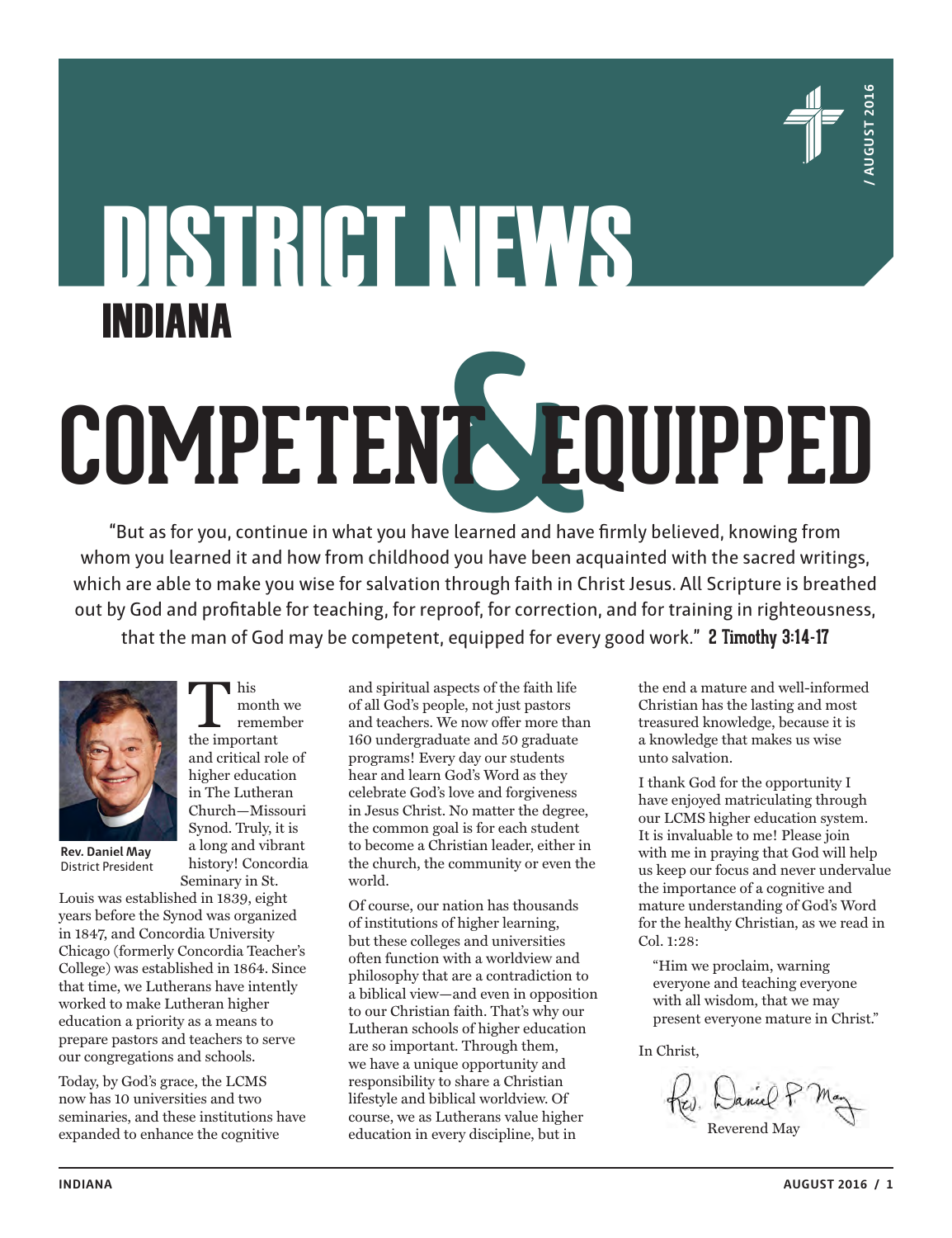### EDUCATION

## **Help us encourage and help the church workers of tomorrow**

*New church-worker grants make a Concordia education possible*





**Dr. Jon Mielke**  Executive Counselor for Christian Education

work as a fulltime vocation. Unfortunately, fewer young men and women are choosing a career in church work, perhaps in part because of the cost associated with a Concordia university. That's why the Indiana District is offering a new church worker grant, which will help offset the cost of that education. Here's how it works.

As the<br>missis<br>continues to

grow throughout the LCMS and particularly in the Indiana District, we need young men and women to consider church

mission field

The Indiana District awards new graduates a grant following their first placement in church work. Recipients are eligible to receive the grant during their first three years of their service to the church. Please note that the grant is not automatic; church workers need to apply for it annually.

To be eligible for the grant, workers must have been members of an Indiana District congregation both three years before and also during college. They are also required to be on the roster of Synod as a commissioned or ordained minister and serving an LCMS congregation or RSO. In March, the Indiana District awarded \$90,000 to 46 commissioned and ordained ministers as follows: three DCEs, two deaconesses, one director of parish music, 23 teachers and 17 pastors. Note that the dollar amount awarded is determined annually by the Board of Directors.

While we are excited about this new opportunity, we need your help to

make sure this grant is successful. First, please help us identify college students who are intending to become full-time church workers, so that we can remind them to apply once they are placed. Visit the Indiana District website to enter names of students currently attending one of our Concordia universities. The Indiana District Church Worker Grant information and application forms are also posted at the same site, *in.lcms.org/new-churchworker-grants*.

Second, you can contribute financially. Funding for the Indiana District Church Worker Grant program is made possible by congregational support to the Indiana District and therefore is dependent on the continued support that we receive from our congregations and LCMS members. Together, we can encourage and help the church workers of tomorrow.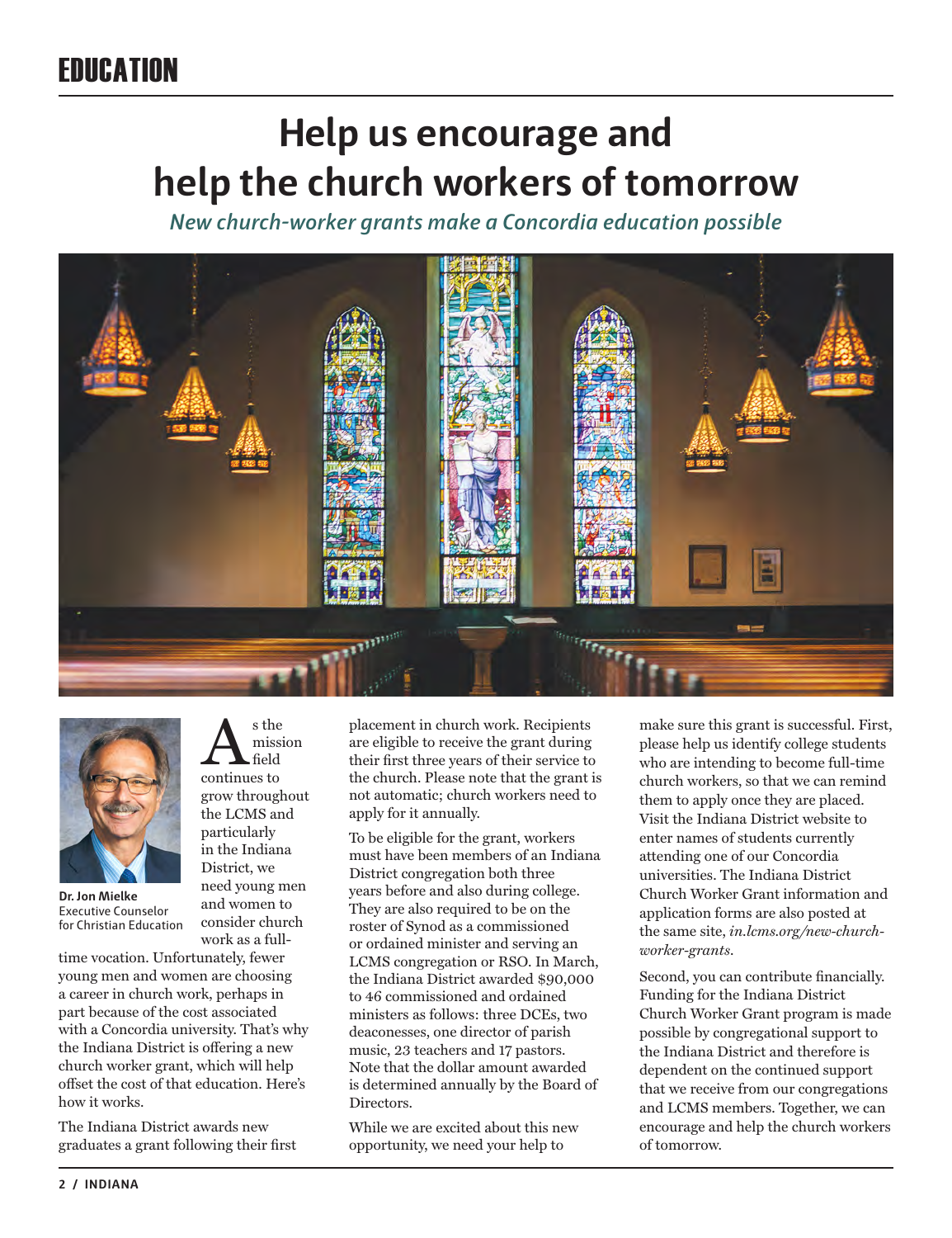### **Placement: a God-blessed wonder During the week of April 24-27,**

*By Professor Jeffrey Pulse, Director of Placement, CTSFW*

There are two things you do not want to see made -<br>sausage and politics." As the director of placement at Concordia Theological<br>Seminary, Fort Wayne, I might be inclined to add a third thing — placement! grew up with the saying, "There are two things you do not want to see made sausage and politics." As the director of placement at Concordia Theological

From the outside looking in, it may appear that a congregation simply fills out the required forms for a pastoral candidate as provided by the district office, sends the forms back to the district and, lo and behold, a candidate shows up at the church to be ordained and installed. The reality is that the placement process can be a bit messy!

After the congregation forms arrive at the district office, they are forwarded to Synod, where they are checked over carefully and then made available to both seminaries. The directors of placement at both seminaries have already interviewed the potential candidates, who have filled out their own set of forms, and met with every district president in an attempt to understand the gifts, needs and wants of calling congregations. At this point, the directors, working together, try to fit the gifts, needs and wants of both the congregations and the candidates as best as possible. In some cases, this may involve calling congregations interviewing potential candidates.

In addition, the Council of Presidents of The Lutheran Church—Missouri Synod appoints a placement committee, which consists of five district presidents, the two directors of placement and the two directors of vicarage. This committee meets to pre-slot the candidates in a calling congregation, and then meets again to make a final slotting. Finally, with the approval of each district president, the entire list from both seminaries is presented to the Council of Presidents. The names are read aloud, a prayer is offered and a vote is made to accept the placements. Then it is off to the call services of each seminary to assign these men to those congregations.

Another saying I grew up with was, "Too many cooks in the kitchen spoils the meal." With so many hands in the placement process, it is a God-blessed wonder there is any meal at all! Yet, that is the point and the truth — it is a God-blessed wonder! Thanks to a lot of prayer along the way, trusting the guidance of the Holy Spirit, trying to stay out of the way when not needed, and jumping in when God needs an instrument to work through — placement can be a bit messy — but a God-blessed wonder nevertheless.

### **Lake George Lutheran Chapel celebrates 50 years!**

On Aug. 21, Lake George Lutheran Chapel will celebrate the 50<sup>th</sup> anniversary of its first services. On that date in 1966, 150 people gathered at Hall's Ski Club in Fremont, and the Rev. Donald Frank of St. John, Monroeville, conducted the first service.

The church facility was built in 1968, with several additions and renovations since that time. In the early years, services were held only in the summer. In 1972, year-round services began and continue today. The Rev. David Easterday currently serves as senior pastor.

The congregation has a number of special events planned for the celebration. The Rev. Daniel May will preach on Aug. 14. On Aug. 20, the church will celebrate in

a worship service featuring The Lutheran Men of Song. A meal will follow.

On Aug. 28, Resonate, a singing group from Suburban Bethlehem Lutheran Church, will provide special music. Thanks be to God for the blessing of the 50 years of ministry at Lake George.



## **Placements**

**Concordia Theological Seminary, Fort Wayne (FW), and Concordia Seminary, St. Louis (SL), held Call Day, when students receive their call or vicarage assignments**

**Those placed in the Indiana District:**  Daniel Burfiend (FW) to pastor, New Hope, Ossian

Matthew Douglas (SL) to assistant pastor, Our Shepherd, Avon

**Vicarage Assignments in the Indiana District:** Wade Bellesbach (FW) to Redeemer, Highland

Amedeus Gandy

Brett Satkowiak (SL) to associate pastor of Youth, Trinity, Crown Point

Daniel Sheafer (FW) to associate pastor, Emmanuel, Fort Wayne

John Stebbins (FW) to pastor, Faith, Louisville

**Men from the Indiana District who have received their calls elsewhere:**  Paul Albers (SL) to pastor, Concordia, Vermillion, S.D.

Joshua Fitch (SL) to assistant pastor, St. Paul Aberdeen, S.D.

Jesse Gullion (FW) to pastor, Christ the King, Racine and Holy Cross, Racine, Wis.

Justin Kumfer (SL) to assistant pastor, Our Savior Way, Ashburn, Va.

Logan Landes (FW) to assistant pastor, Grace, Destin, Fla.

Adam Matheny (SL) to assistant pastor, Our Savior, Mankato, Minn.

James Rockhill (FW) Bethlehem, Crawford and Redeemer, Harrison, Neb.

Daniel Steeb (FW) to pastor, Immanuel, Logan, Iowa

(FW) to Shepherd of the City, Fort Wayne William Grueninger (SL) to St. Peter, Columbus Joel Newton (SL) to Immanuel, Seymour

James Pierce (FW) to St. John, Columbia City

Scott Salo (FW) to Lutheran Life Villages, Fort Wayne

Bryan Stecker (FW) to Immanuel, Terre Haute

Leonard Tanksley (FW) to Zion, Decatur

**Deaconess** 

**Interns placed:** Katelyn Lower (FW) to Shepherd of the City and Concordia Theological Seminary, Fort Wayne

Sarah Ludwig (SL) to Immanuel, Seymour

**Vicarage** 

**assignments of men from the Indiana District assigned elsewhere:** Jonathan Jennings (FW) to Luther Memorial Chapel, Shorewood, Wis.

Paul Morrison (FW) to St. Peter's, Eastpoint, Mich.

Erik Sorenson (FW) to Risen Savior, Basehor, Kan.

Ethan Spira (FW) to St. Paul's, Janesville, Wis.

*Please note: The listing from Concordia Seminary, St. Louis, from which the editor compiled this information, did not list the home district for vicarage assignments.*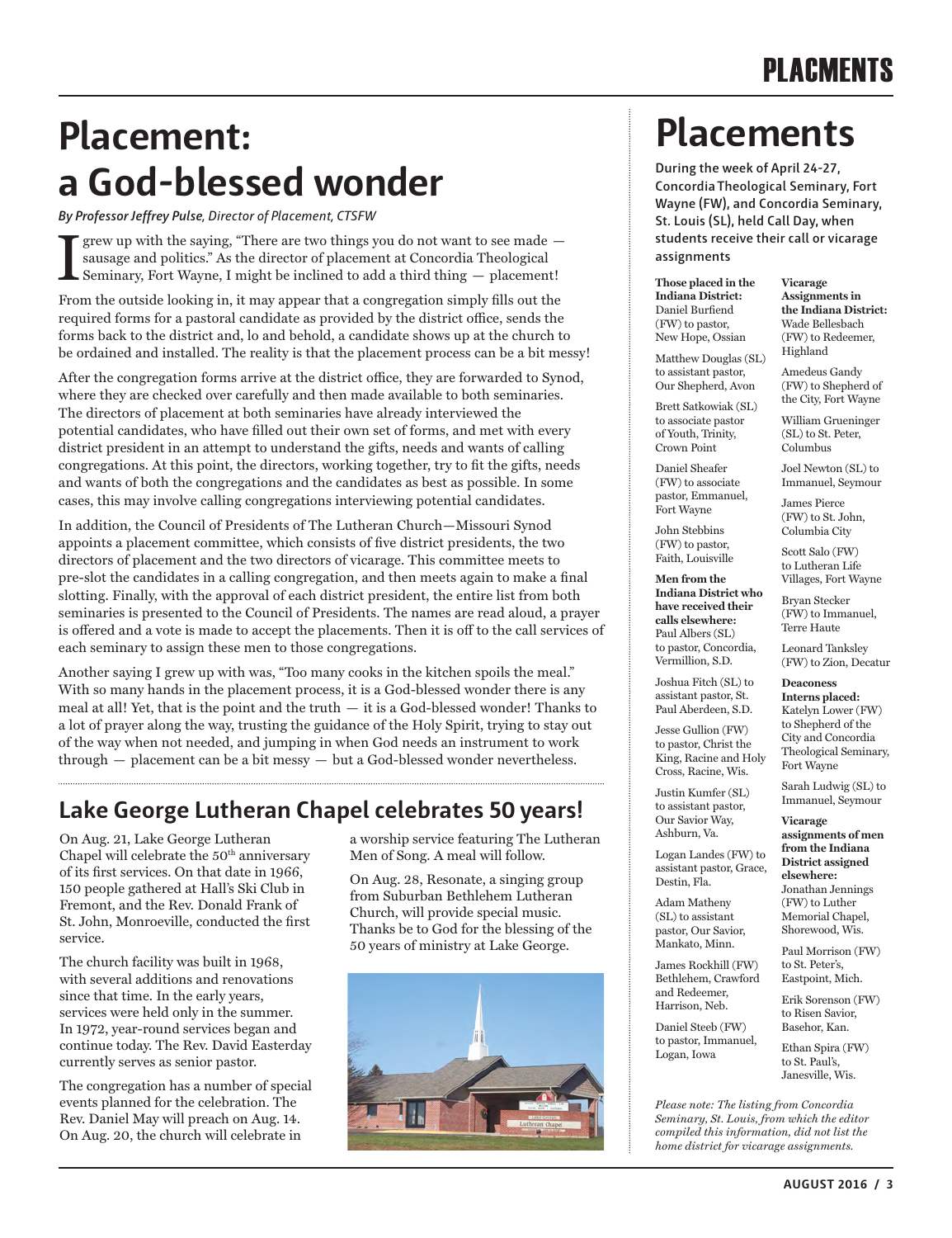# **'Let the children come to me'**

*By Cornelia Schulz, Emmanuel, Fort Wayne*

**Halloween and birthday parties;**<br>Santa workshops; backpacks<br>and school supplies; winter<br>coats, shoes and mittens: and many. Santa workshops; backpacks and school supplies; winter coats, shoes and mittens; and many, many prayers. These are just some of the ways we have shared the love of Jesus in the past eight years with children who attend Washington Elementary School, a public, Title 1 school across the street from Emmanuel Lutheran Church, Fort Wayne. But we have not been able to share our most prized possession, the word of God, with them — until now.

Thanks to a Stand with Your Community Grant from The Lutheran Church—Missouri Synod, we plan to offer a once-a-week program for these children this fall,. They will hear Bible stories, learn how to pray, have a Vespers service and other good Lutheran things that we enjoy. That, of course, includes food and drink and helping with the children's vocation of being diligent students.

Thanks to our own parochial school with more than 300 children, we will have many little helpers who will join us in this endeavor, hopefully lowering barriers that are often perceived between the two different types of schooling in the process. We will also employ an educational director and a program director to guide us efficiently. Around 45 children from grades 3–5 are our target group. We hope to serve three different groups with six-week sessions each during the school year for the next two years. If we can secure more funds, we will definitely extend the program past 2018.

We have an excellent relationship with the staff at Washington Elementary, and the principal has been part of the planning committee. (No, she is not Lutheran.) Our hope is that the children will become comfortable in a church setting and will not hesitate in the future to join in Sunday school, vacation Bible school and other



activities, with all children enjoying our playground together and the parents working in the community garden.

Since we received this grant, another public elementary school, Nebraska Elementary, closed in May, and these children will come to our neighborhood school as well. The Lord has a way to provide us with people whom we have the pleasure of serving!

### **Redeemer Lutheran Church dedicates Fellowship Center/Parish Hall**



On May 22, Redeemer Lutheran Church, Seymour, dedicated their new Fellowship Center, the culmination of an 18-month project.

The new Fellowship Center accomplishes two major parts of the congregation's mission: teaching the faith in Sunday school classrooms to all ages (preschool through adult) and gathering for fellowship and meals.

The Sunday school assembly area of the new building features a smaller version of the altar in the church chancel. At the last youth group devotion, everyone gathered around that altar to remember what that replica altar stands for … that everything done in this new building is to be an extension of God's service, love and mercy as the

congregation serves, loves and shows mercy to others.

Redeemer is served by the Revs. Andrew Currao and Joseph Barlau.

Former pastors the Revs. Paul Schlueter, Daniel Lepley and Otis Sauls, along with Indiana District President Rev. Daniel May, participated in the dedication.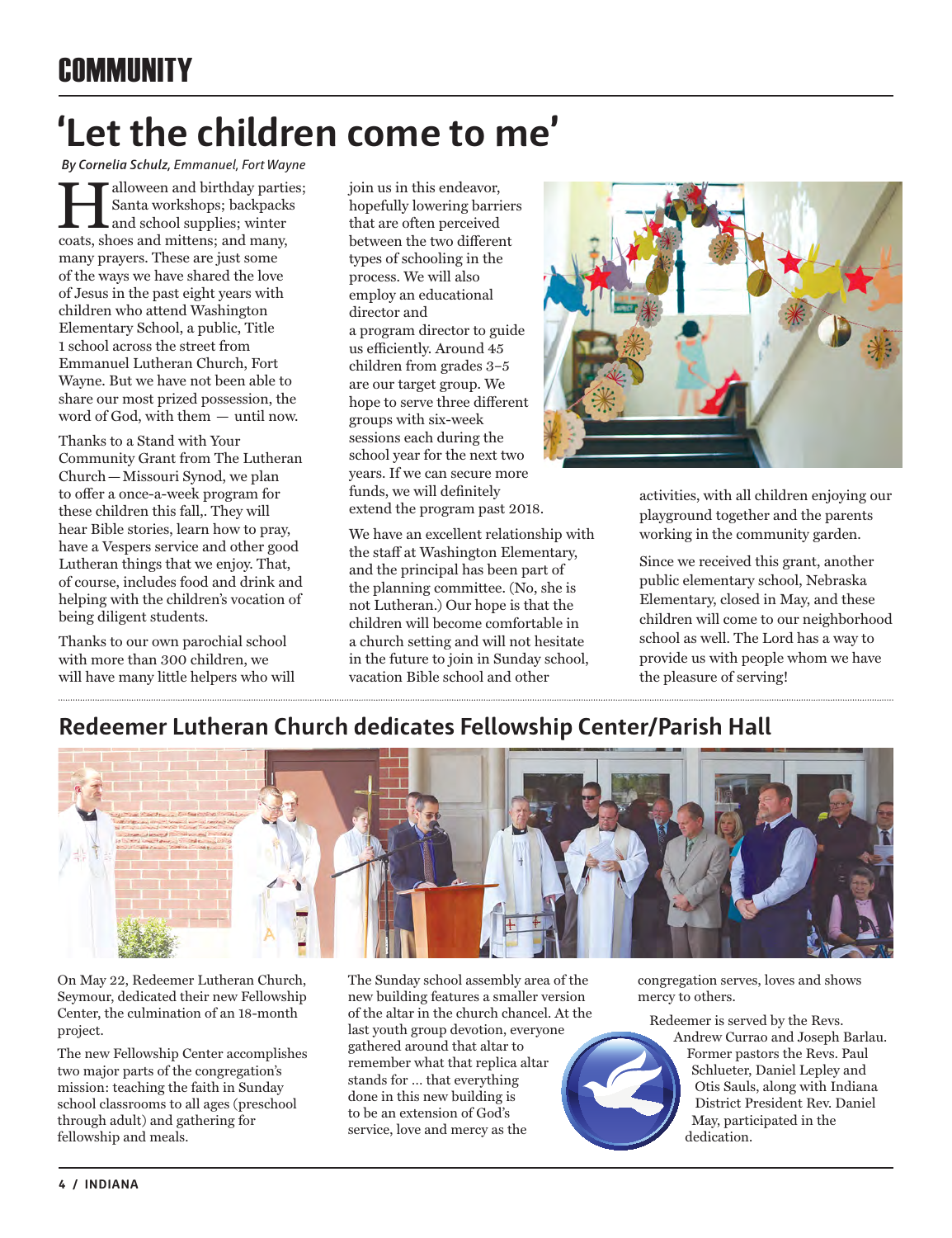# **CALENDAR OF EVENTS**

#### **AUGUST 5**

Early Childhood Conference *Concordia University Chicago*

#### **12**

Association of Lutheran Development Directors, Great Lakes Central Chapter, Fall Conference, *District Office*

**27** Columbus Circuit meeting with Rev. Bart Day, *Faith, Columbus*

#### **SEPT 9-10** Evangelism Conference, *Our Shepherd, Avon*

**15-16** Indiana Non-Public Educators Conference

**16-17** Higher Things, *St. John, Columbia City* Junior High Youth Gathering — South

**17-18** Junior High Youth Rally — North

**25** Vantage Point Retreat, *Camp Lutherhaven*

**28** Vantage Point Retreat, *Camp Lutherhaven*

#### **OCTOBER**

**2** Vantage Point Retreat, *Camp Lutherhaven*

#### **4**

Vantage Point Retreat, *Camp Lutherhaven*

**5-7** re:inspire – Best Practices for Ministry Heartland, *Carmel* 

**13-15** LEA Convocation

**16** Vantage Point Retreat, *Camp Lutherhaven*

**20** Vantage Point Retreat, *Camp Lutherhaven*

**24-26** Fall Pastors' Conference, *Crowne Plaza Indianapolis Airport*

**25-26** Fall DCE Conference

**NOVEMBER 3-5** National Rural and Small Town Mission Conference

### **SHARE YOUR NEWS!**

Do you have exciting news you'd like to see published in the Indiana District *Lutheran Witness*? We love to hear news and updates and see photos from around our district. Be sure to send in your news, especially if you enjoy writing or taking photos at church events.

#### **The deadline for the October issue of The Lutheran Witness is Aug. 10.**

Your stories and photos are welcomed and most appreciated. Please send all submissions to Jan Koenig at: **jan.koenig@in.lcms.org** 

> or mail to: **Lutheran Witness Editor Indiana District LCMS 1145 South Barr St. Fort Wayne, IN 46802**

Please remember that photos sent electronically should be in high-resolution, with a minimum of 300 dpi.



The Rev. Dennis Ouellette was recently installed as the missionary pastor/pilot for Lutheran Association for Missionaries and Pilots (LAMP), an LCMS Recognized Service Organization (RSO) based in the Michigan District. Ouellette lives in Indiana and was pastor of Christ, Brownsburg, before accepting this call. For more information on LAMP, go to *lampministry.org* or on Facebook at *facebook.com/lampministry.org*.

### **August Prayer List**

#### **Week of August 1**

- › Mid-South District
- › Circuit 7
- › Trinity, Fort Wayne
- › Our Hope, Huntertown
- › Emmanuel, Fort Wayne
- › Praise, Fort Wayne
- $>$  St. Augustine, Fort Wayne
- **Mission: Campus Ministry,** University, W. Lafayette
- › **RSO:** Cross Connections, Fort Wayne & Indianapolis

#### **Week of August 8**

- › Minnesota North District
- › Circuit 12
- › St. James, Marion
- › Grace, Muncie
- St. John, Peru
- › Emanuel, Tipton
- › Zion, Wabash
- **Mission: Campus Ministry,** Grace, Muncie
- **RSO: Hands of Mercy.** Fort Wayne

#### **Week of August 15**

- › Minnesota South District
- **Circuit 17**
- › Emanuel, Dudleytown
- › Immanuel, Seymour
- Redeemer, Seymour
- Zion, Seymour
- Peace, Seymour
- Lord of Life, North Vernon
- › **Mission:** Campus Ministry, University of Louisville. Concordia
- › **RSO:** Lutheran Child and Family Services, Indianapolis

#### **Week of August 22**

- › Missouri District
- $\sqrt{2}$  Circuit 4
- › St. Mark, Medaryville
- › St. Peter, North Judson

(continued on page 6)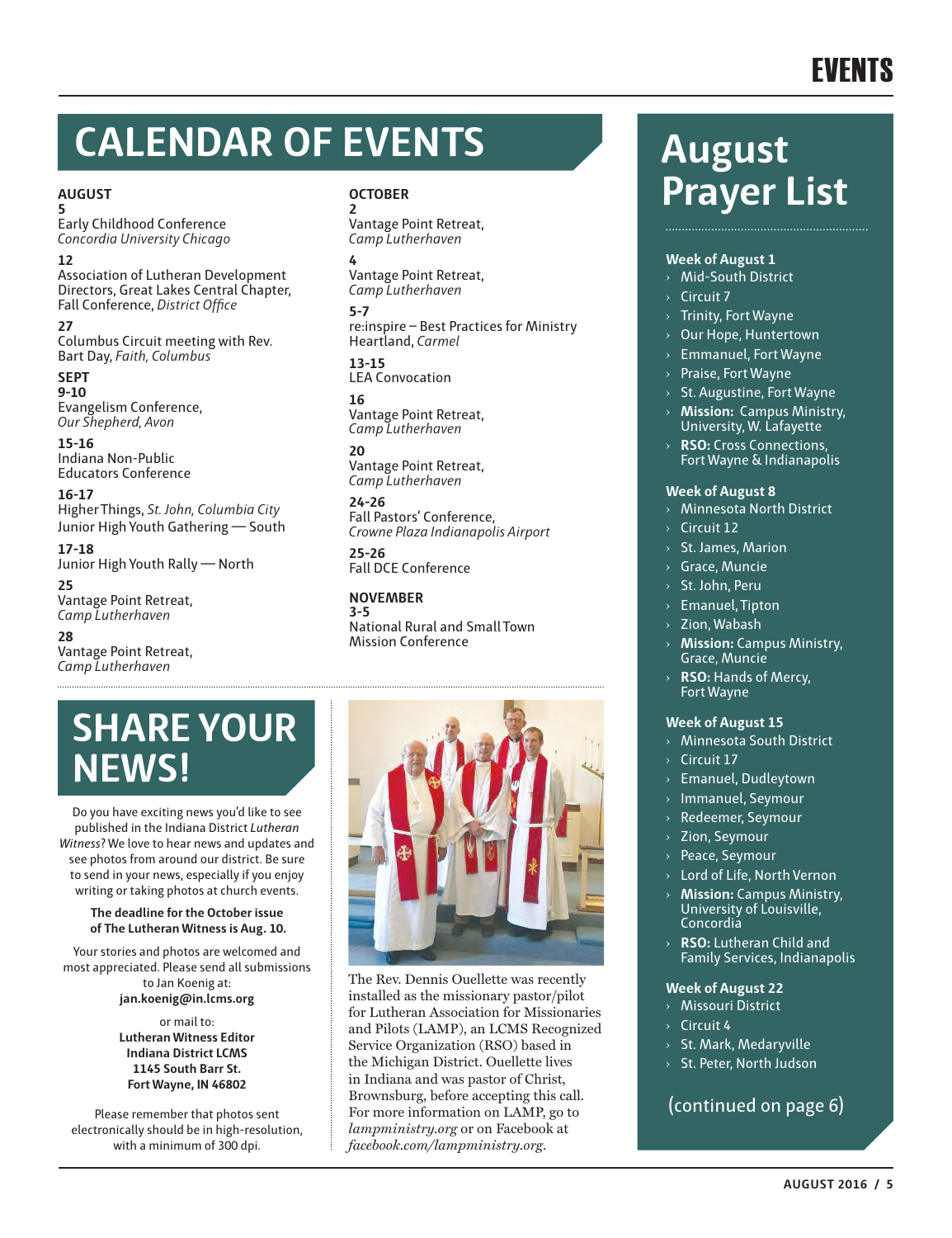### INSTALLATIONS & CELEBRATIONS



**Participating in the installation of the Rev. James Teasdale as pastor of Martini Lutheran Church, New Haven, on June 5 were, from left, the Revs. Mark Steiner, Jeffrey Olsen, Teasdale and Timothy Sims, officiant and former district president.**



**Participating in the installation of the Rev. Daniel Eggold as pastor of Grace Lutheran Church, Lafayette, were, from left, (front row) the Revs. Thomas A. Eggold, James Barton, Alfred Hellert, Daniel May (Indiana District president), Eggold, David French, Charles Blakey, David R. Mueller (circuit visitor); (back row) Steven Ensley, David Nabinger, Curtis May, Thomas E. Eggold, Joseph Townsend, Steven Ensley and Steven Ahlersmeyer. The installation was held on June 5 and was followed by a reception.**

### **August Prayer List**

(continued from page 5)

#### › St. John, Wanatah

- › St. Luke, Winamac
- › Emmanuel, Wheatfield
- › St. Paul, Denham
- › **Mission:** Campus Ministry, Indiana State, Immanuel, Terre Haute
- › **RSO:** Lutheran Foundation, Fort Wayne

#### **Week of August 29**

- › Montana District
- Circuit 8
- › Bethlehem, Fort Wayne
- › Emmaus, Fort Wayne
- Mt. Calvary, Fort Wayne
- › Peace, Fort Wayne
- $\rightarrow$  Shepherd of the City, Fort Wayne
- › **Mission:** Campus Ministry, IPFW/IN Tech/IVY Tech, Fort Wayne
- › **RSO:** Lutheran Life Villages, Fort Wayne-Kendallville

### **AUGUST BIRTHDAYS**

AUGUST 1 Ruth Sunderman, 91 Immanuel, Seymour AUGUST 2 Victoria Dannenfelser, 99 St. Paul's, Fort Wayne AUGUST 3 Dorothy Lunte, 93, Immanuel, Seymour Allen Anderson, 91, Heritage, Valparaiso AUGUST 5 Ruth Pottschmidt, 92 St. Peter's, Brownstown AUGUST 8 Doris Johnson, 90, Zion, Seymour AUGUST 9 Ruth Koehnemann, 99 St. John, Vincennes AUGUST 10 Ruth Littrell, 91, Concordia, Greenwood AUGUST 11 **Emma Matzat, 101 St. Peter, North Judson**

Kathryn Sierp, 90 Immanuel, Seymour AUGUST 12 Rose Merkel, 97, Calvary, Plymouth Lila Nelmelman, 90 Heritage, Valparaiso AUGUST 13 **Elizabeth Neiman, 101 Calvary, Indianapolis** Luella Koop, 92, Zion, Seymour Bill Moore, 92, St. James, Logansport AUGUST 14 Rabel Newkirk, 93, Immanuel, Seymour Ilene Wienhorst, 92 Emanuel, Dudleytown AUGUST 15 Elmer Rosebrough, 98 Our Shepherd, Avon AUGUST 16 Lillian Bowles, 94, Calvary, Plymouth Irene Bieberich, 91 St. Paul (Preble), Decatur Catherine Scholle, 90, Trinity, Silldsobor

AUGUST 19 Benita Bowman, 92, Carmel AUGUST 21 Warren Kline, 93, St. Paul's, Bremen AUGUST 22 Victor Schuler, 94, St. Paul's, Evansville Wallace Prentice, 92, Immanuel, Avilla Doris Gellerman, 91 Holy Cross, Fort Wayne AUGUST 23 Doris Zwick, 93, St. Paul's, Fort Wayne Mildred Isaacs, 92, Trinity-Darmstadt AUGUST 25 Jeanette Stofft, 91, Emmanuel, Tell City AUGUST 27 Louisa Hartman, 93 St. Paul's, Fort Wayne AUGUST 28 Alice Galbraith, 91, Zion, Seymour AUGUST 31 Hulda Goecker, 94, Immanuel, Seymour

#### **Belated Birthdays** JUNE 12

Leona Worth, 90, Zion, Friedheim JUNE 22 Herman Strakis, 94, Our Shepherd, Avon JUNE 26 Eva Mae Powell, 96, Emmanuel, Tell City Annabelle Ohlmansiek, 90 Trinity, Dillsboro JULY 8 Leah Timler, 93, St. James, Logansport JULY 9 Helen Burrow, 97, Our Shepherd, Avon JULY 15 Ruth Hancock, 90, Emmanuel, Tell City JULY 20 Paul Maves, 93, Our Shepherd, Avon JULY 26 Luella Reidenbach, 91 Heritage, Valparaiso JULY 31 Lavera Barlow, 92, Trinity, Dillsboro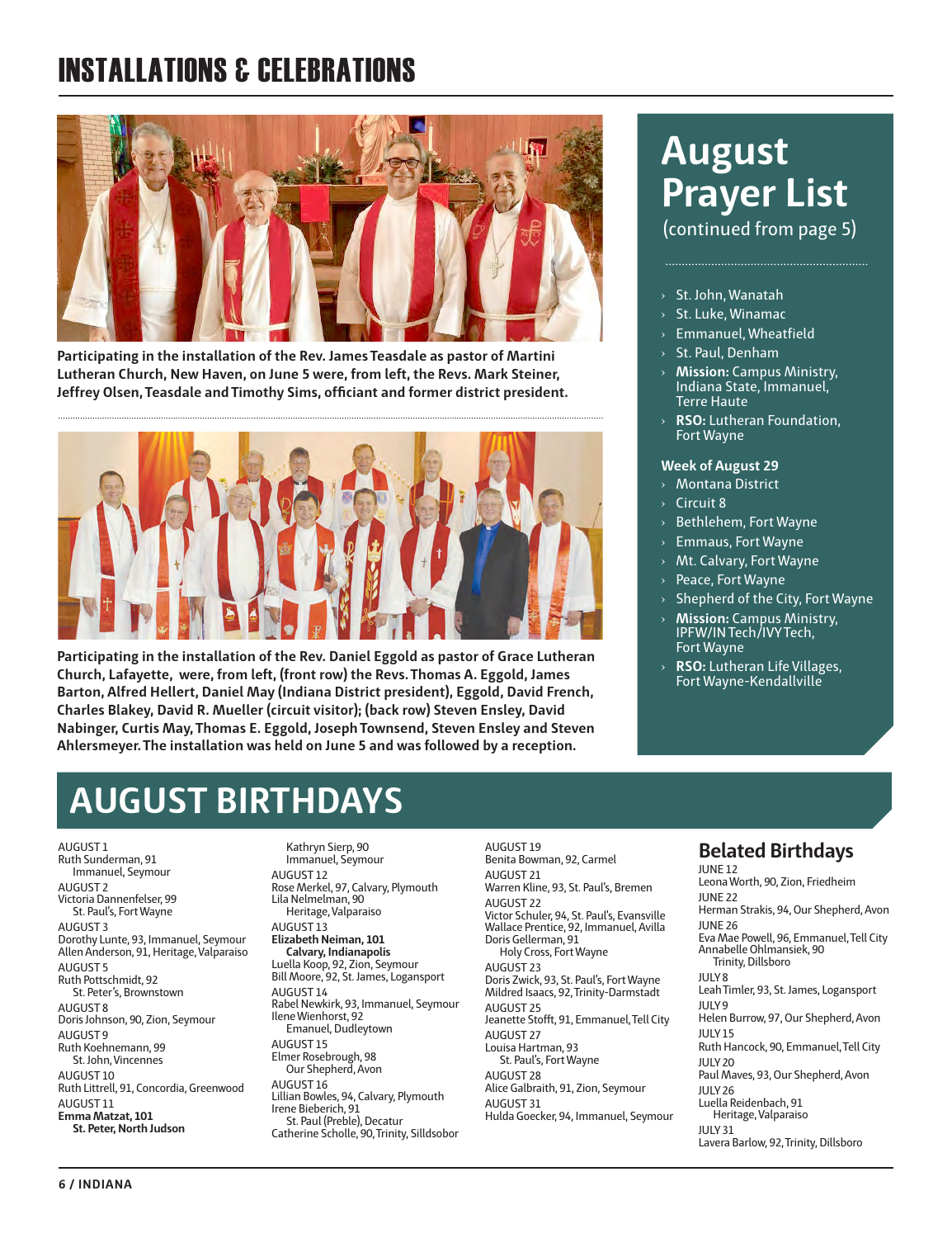### **AUGUST ANNIVERSARIES**

AUGUST 1 Mr. and Mrs. Ray Younger, 62 St. Peter's, Brownstown Dr. and Mrs. Allen Herbst, 57 Emmanuel, Fort Wayne Mr. and Mrs. Robert Blazek, 52 Calvary, Indianapolis Mr. and Mrs. Roger Doctor, 52 Grace, Muncie Mr. and Mrs. John Hunter, 52, Zion, Decatur Mr. and Mrs. Ron Stoner, 52 Our Shepherd, Avon Mr. and Mrs. George Wehrmeister, 52 St. Paul's, Fort Wayne AUGUST 2 Mr. and Mrs. Ellis Clayton, 68 St. Paul's, Evansville Mr. and Mrs. W. Joseph Baker, 52 Immanuel, Seymour AUGUST 3 Mr. and Mrs. Jim Kennada, 59 St. Paul's, Evansville Rev. and Mrs. S. S. Urberg, 58 St. Paul's, Fort Wayne Mr. and Mrs. James Kaiser, 53 St. Paul's, Bremen AUGUST 4 Mr. and Mrs. Walter Berning, 60 St. Peter, Decatur Mr. and Mrs. Clifford Fackler, 60 Trinity, Hobart Mr. and Mrs. Arthur Pinnow, 60 St. Paul's, Fort Wayne Mr. and Mrs. David Lapierre, 54 St. James, Logansport Mr. and Mrs. Ronald Otte, 53 Immanuel, Seymour AUGUST 5 Mr. and Mrs. Donald Pardieck, 60 Immanuel, Seymour Mr. and Mrs. Richard Conrad, 55 Zion, Decatur Mr. and Mrs. Dudley Daniel, 55, Carmel Mr. and Mrs. Donald Schacht, 55 St. Peter, North Judson Mr. and Mrs. John Sowers, 55 Zion, Woodburn AUGUST 6 Mr. and Mrs. Leon Hoevener, 61 St. Peter's, Brownstown Mr. and Mrs. John Brandt, 56, Carmel Mr. and Mrs. Roger Hitzfield Dr. 50, St. Paul's, Fort Wayne AUGUST 7 Mr. and Mrs. Bill Eshcoff, 67 Holy Cross, Fort Wayne Mr. and Mrs. Raymond Schaper, 62 Zion, Woodburn Mr. and Mrs. John Ehle, 51 Zion, New Palestine Mr. and Mrs. Dave Heinkel, 51 Grace, Muncie Mr. and Mrs. Robert Nicholson, 50 Immanuel, Seymour AUGUST 8 Mr. and Mrs. Edward Ollman, 77 St. Matthew's, Delphi Mr. and Mrs. Bob Whirrett, 64, Carmel Mr. and Mrs. Kenneth Kettler, 57 Calvary, Indianapolis Mr. and Mrs. Melvin Dehn, 52 St. John, Lanesville Mr. and Mrs. Wendell Borcherding 51, Immanuel, Seymour

AUGUST 9 Mr. and Mrs. Dairl Rountree, 52 Concordia, Louisville AUGUST 10 Mr. and Mrs. Dick Holderman, 59 Holy Cross, Fort Wayne Mr. and Mrs. Jerry Love, 59 St. John, Monroeville Mr. and Mrs. Irvin Thomas, 58 Our Shepherd, Avon Mr. and Mrs. Max Woebbeking, 53 Zion, Woodburn AUGUST 11 Rev. and Mrs. Ronald Baumann, 54 Zion, New Palestine Mr. and Mrs. Tom Grotrian, 54 St. John, Monroeville AUGUST 13 Mr. and Mrs. John Remetta, 61 Calvary, Indianapolis Mr. and Mrs. James Salyer, 61 St. Paul's, Bremen AUGUST 14 Mr. and Mrs. Erwin Moehl, 62 Trinity, Hobart Mr. and Mrs. William Bonitz, 61 St. John, Indianapolis Mr. and Mrs. Robert Carpenter, 61 Immanuel, Seymour Mr. and Mrs. Bill Renner, 61, Carmel AUGUST 15 Mr. and Mrs. Roland Preuss, 63, Carmel Mr. and Mrs. Roger Dennis, 52 Trinity-Darmstadt Rev. and Mrs. Howard Fabricius, 52 Calvary, Indianapolis AUGUST 16 Mr. and Mrs. Ron Blackwell, 66 Zion, New Palestine Mr. and Mrs. Gary Bowen, 59 Zion, New Palestine Mr. and Mrs. Arnold Busse, 59, Carmel AUGUST 17 Mr. and Mrs. Bernie Biberdorf, 64, Carmel Mr. and Mrs. Ted Gruenhagen, 59 Our Shepherd, Avon Mr. and Mrs. Paul Woodward, 54, Carmel AUGUST 18 Mr. and Mrs. Jerry Kohorst, 70 St. John, Vincennes Mr. and Mrs. Lynn Harroff, 60 Concordia, Louisville Mr. and Mrs. Burt Smith, 59, Carmel Mr. and Mrs. Melvin Stamberger, 59 Calvary, Plymouth Mr. and Mrs. Fritz Weinrich, 54, Carmel Mr. and Mrs. Jim Klaiber, 53 St. James, Logansport AUGUST 19 Mr. and Mrs. Richard Raabe, 60 Immanuel, Seymour Mr. and Mrs. Jerry Thompson, 60, Carmel Mr. and Mrs. Larry Winterboer, 55 St. Paul's, Bremen AUGUST 20 Mr. and Mrs. William Glesing, 67 St. John, Indianapolis Rev. and Mrs. Michael Bristol, 50 University, West Lafayette Mr. and Mrs. Ronald Wehrkamp, 50 Emanuel, Dudleytown AUGUST 21 Mr. and Mrs. George Eickhoff, 61 St. Peter, Huntington

Mr. and Mrs. Jack Blombach, 52 Concordia, Louisville Mr. and Mrs. Keith Bohnke, 51 St. John, Monroeville Mr. and Mrs. Gary Connors, 51 Heritage Valparaiso AUGUST 22 Mr. and Mrs. Robert Otten, 62 St. John, Vincennes Mr. and Mrs. Eugene Falkenstern, 57 St. ni. and music Ligan.<br>Paul's, Fort Wayne Mr. and Mrs. Raymond Pasche, 57 St. Paul's, Fort Wayne Mr. and Mrs. Orvin Schlegel, 57 Holy Cross, Fort Wayne Mr. and Mrs. Richard Junk, 52 St. Paul's, Fort Wayne Mr. and Mrs. Edward Lukenheimer, 52, St. Paul's, Evansville Mr. and Mrs. Thomas Williams, 52 St. John, Indianapolis AUGUST 23 Mr. and Mrs. Walter Scare, 64 Holy Cross, Fort Wayne Mr. and Mrs. Ralph Pardieck 63, Immanuel, Seymour Mr. and Mrs. Leroy Werling, 58 St. Paul (Preble), Decatur Mr. and Mrs. Hersey Mangels, 57 Immanuel, Seymour Mr. and Mrs. Ray Faske, 53 Shepherd of the Hills, Georgetown AUGUST 24 Mr. and Mrs. Joe Kiesling, 60 St. James, Logansport Mr. and Mrs. Ed Hughey, 59, Carmel Mr. and Mrs. Ivan Hunteman, 53 Zion, Seymour AUGUST 25 Mr. and Mrs. Charles Freeby, 65, Calvary, Indianapolis Mr. and Mrs. Norbert Walther, 65 St. John, Lanesville Mr. and Mrs. Delbert Kilgas, 59 Immanuel, Seymour. Mr. and Mrs. Donald Norden, 55 Immanuel, Avilla. Mr. and Mrs. Henry Miller, 54 Grace, Muncie Mr. and Mrs. Tim Brettin, 54 St. Peter, North Judson AUGUST 26 Mr. and Mrs. Lloyd Kiewit, 60 St. Peter's, Brownstown Mr. and Mrs. Harold David, 55 Trinity-Darmstadt Mr. and Mrs. Lester Smith, 55 St. Paul (Preble), Decatur Mr. and Mrs. Larry Whybrew, 55 Our Shepherd, Avon AUGUST 27 Rev. and Mrs. Walter Maier Jr., 65 St. Paul's, Fort Wayne Mr. and Mrs. Don Coleman, 61 Heritage, Valparaiso Mr. and Mrs. Jerry Jernas, 56 St. Peter, North Judson Mr. and Mrs. Larry Swanson, 56 Carmel Mr. and Mrs. Richard Bobb, 55 Emanuel, Dudleytown AUGUST 28 Mr. and Mrs. Al Durkee, 63 Our Shepherd, Avon Mr. and Mrs. Donovan Kieser, 56 Immanuel, Seymour Mr. and Mrs. Wayne Wathen, 56, Trinity-Darmstadt

Mr. and Mrs. Jack Hildreth, 51 Zion, Seymour Mr. and Mrs. Earl Rapp, 51, Carmel Mr. and Mrs. Bill Satorius, 51 Calvary, Plymouth AUGUST 29 Mr. and Mrs. Earl Butler, 69 St. John, Monroeville Mr. and Mrs. Ralph Sauer, 58 Zion, Decatur Mr. and Mrs. Jerry Price, 56 Faith, DeMotte AUGUST 30 Mr. and Mrs. Oscar Goecker, 57 Zion, Seymour AUGUST 31 Mr. and Mrs. Fred Busche, 69 St. Paul's, Fort Wayne Mr. and Mrs. Robert Fort, 59 Calvary, Indianapolis

### **Belated Anniversaries**

JUNE 12 Dr. and Mrs. Ted Blomenberg, 50 Zion, Friedheim JUNE 18 Mr. and Mrs. Tony Schultz, 56 Heritage, Valparaiso  $I$ UNE 19 Mrs. and Mrs. Chris Seitz, 56 Emmanuel, Tell City JUNE 20 Mr. and Mrs. Tom Buuck, 63 Zion, Friedheim. Mr. and Mrs. Butch Werner, 52 Heritage, Valparaiso JUNE 30 Mr. and Mrs. Ken Lewis, 60, Faith, Louisville JULY 1 Mr. and Mrs. George Moeller, 65 Heritage, Valparaiso JULY 4 Mr. and Mrs. Arlen Levenhagen, 51 Our Shepherd, Avon  $IIIVA$ Mr. and Mrs. Ed Gutt, 64 Heritage, Valparaiso JULY 11 Mr. and Mrs. William Carlson, 52 Heritage, Valparaiso  $IIIIVI6$ Mr. and Mrs. Albert Schafer, 61 Our Shepherd, Avon JULY 17 Mr. and Mrs. Waldo Bultemeier, 52 Zion, Friedheim JULY 18 Rev. and Mrs. David Graef, 65 Heritage, Valparaiso JULY 21 Mr. and Mrs. Elvin Hormann, 60 Zion, Friedheim JULY 22 Mr. and Mrs. Cornelius Van Keppel 55, Heritage, Valparaiso JULY 27 Mr. and Mrs. Raphael LaGrange, 62 Emmanuel, Tell City